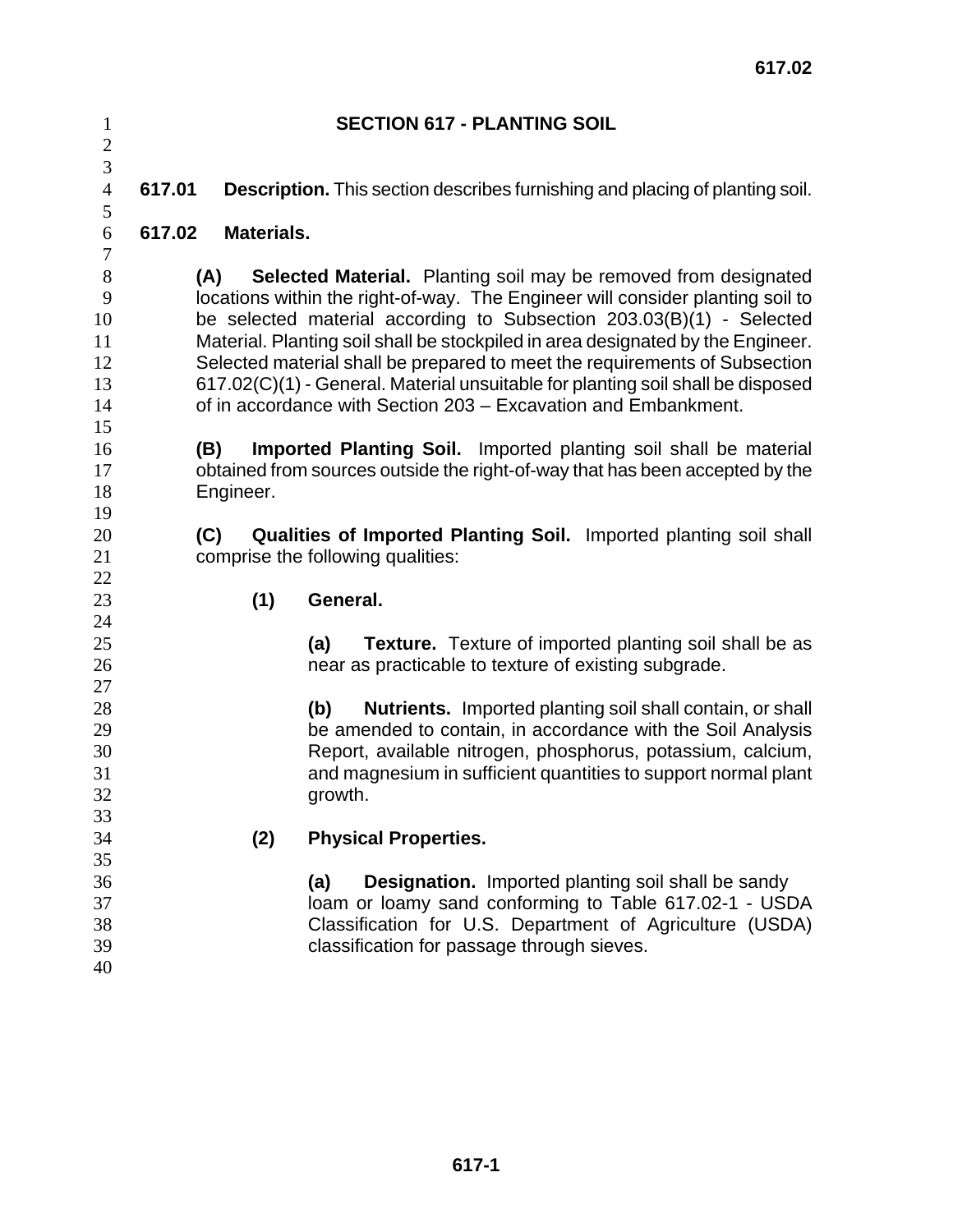40

41

44

48

51

54

57

| <b>TABLE 617.02-1 - USDA CLASSIFICATION</b> |                               |                                     |                                     |  |  |
|---------------------------------------------|-------------------------------|-------------------------------------|-------------------------------------|--|--|
| <b>Class</b>                                | <b>Particle Size</b><br>Range | <b>Maximum</b><br><b>Percentage</b> | <b>Minimum</b><br><b>Percentage</b> |  |  |
| Coarse<br>Sand                              | $0.020 - 0.079$<br>inch       | 15                                  | 0                                   |  |  |
| Silt plus<br>Clay                           | $<$ 0.002 inch                | 5                                   | 15                                  |  |  |
| Gravel                                      | $0.079 - 0.512$<br>inch       | 20                                  | 0                                   |  |  |
| Rock                                        | $1/2 - 1$ inch                | 10 percent<br>by volume             |                                     |  |  |
| Organic<br><b>Material</b>                  |                               | 15                                  |                                     |  |  |

42 **(b) Chemistry.** Imported planting soil shall comply with USDA No. 43 60 for the following:

45 **1. Salinity.** Imported planting soil shall have Saturation 46 Extract Conductivity (ECe) less than 7.6 millimhos per inch at 47 77 degrees F.

49 **2. Sodium.** Imported planting soil shall have Sodium 50 Absorption Rate (SAR) less than 1.0 part per million.

52 **3. Boron.** Imported planting soil shall have Saturation 53 Extraction Concentration less than 1.0 part per million.

55 **4. Reaction.** Imported planting soil shall have pH of 56 saturated paste of 5.5 to 7.5.

Representative samples of selected material and imported planting soil shall be submitted to University of Hawaii Agricultural Extension Service or laboratory acceptable to the Engineer for analysis of required fertilizer. Test results and fertilization schedule shall be presented to the Engineer for review and acceptance before placing planting soil.

- 64 **617.02**
- 65

 **617-2**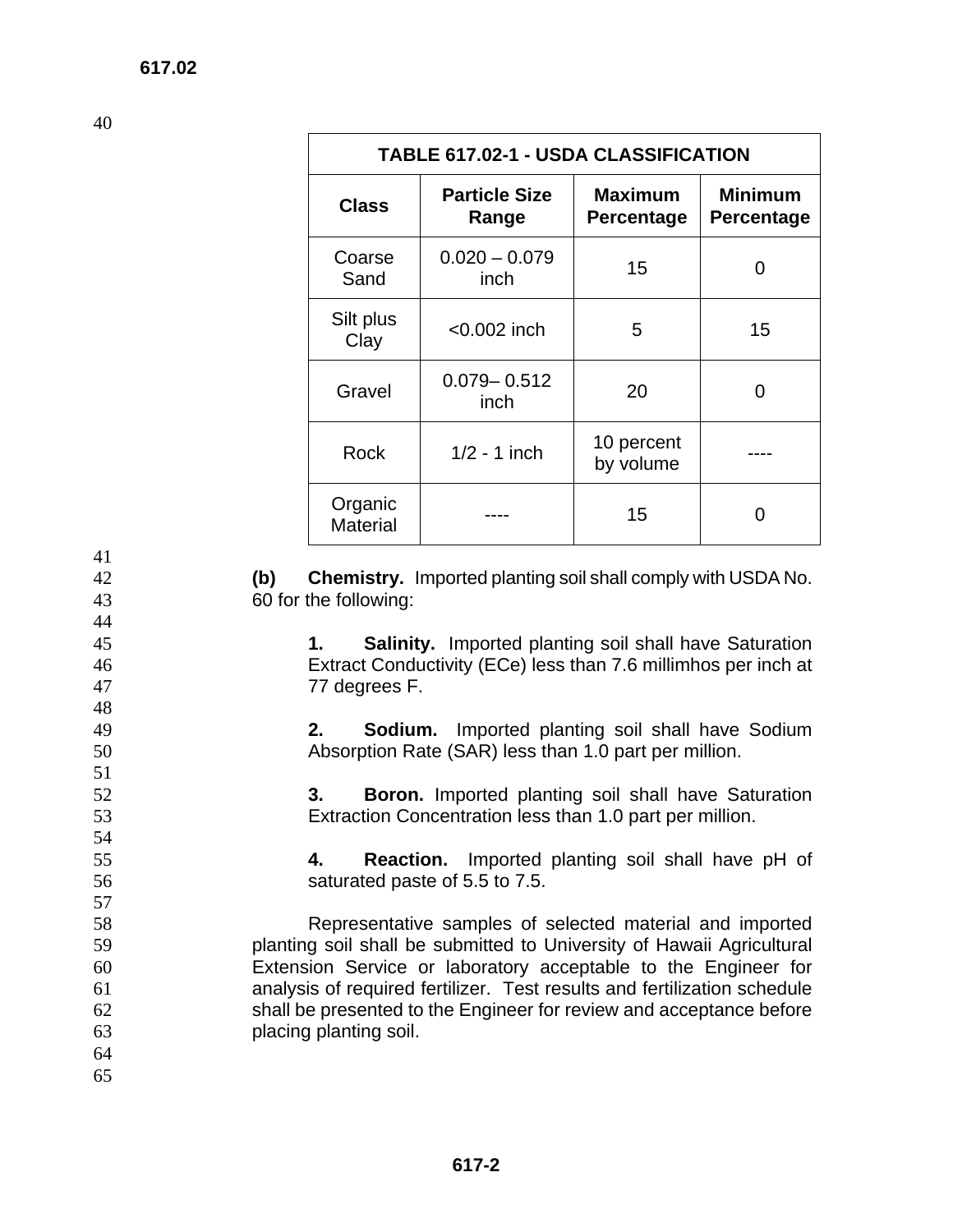**617.03 Construction.**

 **(A) Pre-Construction.** Eradicate weeds and remove construction debris, litter, and unwanted vegetation from areas designated for planting before doing any soil preparation or grading work. Remove noxious weeds and grasses by roots wherever found at any stage of work. Dispose of weeds and construction debris in accordance with Section 202 – Removal of Structures and Obstructions.

 

## **(B) Soil Preparation.**

**(1) Subgrade.** Do not start soil preparation until the Engineer accepts rough grades and landscape mounds. Allow for thickness of planting soil in determining difference between finished subgrade and finished grade for planting. Verify that subgrade is not compacted. Compacted subgrade shall be corrected by tilling to depth of four 81 inches.

**(2) Imported Planting Soil.** Notify the Engineer of proposed borrow site for imported planting soil before excavating. If the Engineer accepts material and borrow site, make all arrangements for importing soil and pay all associated costs. Transport imported 87 blanting soil directly from source to final location for spreading.

**(3) Soil Placement.** Provide even four-inch layer (after settlement) of planting soil over area to be planted. Where trees are to remain, maintain existing ground elevation around tree trunks. Put planting soil in pits excavated for trees and shrubs. 

**(4) Moisture Content.** Do not work soil when air is so moist that excessive compaction occurs, or so dry that dust forms and clods do not break up readily. Apply water if necessary to bring soil to optimal moisture content for tilling and planting.

**(5) Grading and Drainage.** Grade soil to smooth and even finish without abrupt changes or pockets. Verify that surface drainage is adequate. Notify the Engineer of discrepancies, obstructions, and other impediments to proper execution of work. 

- **617.04 Measurement.** Imported planting soil will be paid on a lump sum basis. Measurement for payment will not apply.
- 

**617.05 Payment.** The Engineer will pay for the accepted imported planting soil on a contract lump sum basis. Payment will be full compensation for work prescribed in this section and contract documents.

- 
-